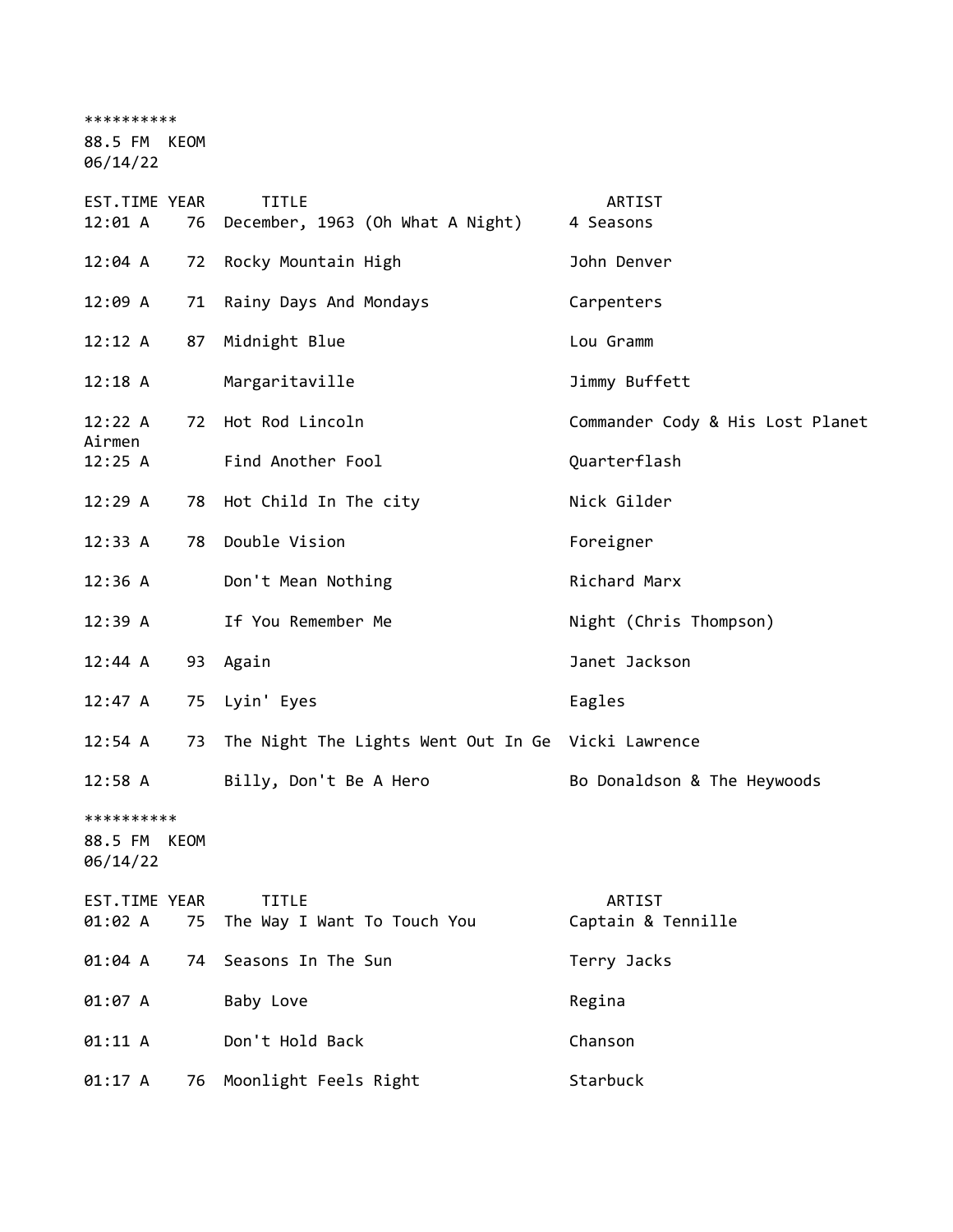| 01:20 A                                | 77 | I Feel Love                                       | Donna Summer            |
|----------------------------------------|----|---------------------------------------------------|-------------------------|
| 01:26 A                                |    | 81 Super Freak                                    | Rick James              |
| 01:29 A                                | 74 | Boogie On Reggae Woman                            | Stevie Wonder           |
| 01:33 A                                | 77 | Lucille                                           | Kenny Rogers            |
| 01:37 A                                |    | 87 She's Like The Wind                            | Patrick Swayze          |
| 01:41 A                                |    | 73 Spiders & Snakes                               | Jim Stafford            |
| 01:45 A                                |    | Torn                                              | Natalie Imbruglia       |
| 01:48 A                                |    | 76 Hot Line                                       | Sylvers                 |
| 01:51 A                                |    | 74 Do It ('Til You're Satisfied)                  | B.T. Express            |
| 01:58 A                                |    | 74 Can't Get Enough Of Your Love Babe Barry White |                         |
| **********<br>88.5 FM KEOM<br>06/14/22 |    |                                                   |                         |
| EST.TIME YEAR<br>02:02 A               | 78 | <b>TITLE</b><br>Don't Look Back                   | ARTIST<br><b>Boston</b> |
| 02:08 A                                |    | 77 Got To Give It Up                              | Marvin Gaye             |
| 02:12 A                                | 87 | Rock Steady                                       | Whispers                |
| 02:17 A                                | 75 | Island Girl                                       | Elton John              |
| 02:20 A                                |    | Heaven On The 7th Floor                           | Paul Nicholas           |
| 02:23 A                                |    | I Wanna Be A Cowboy                               | Boys Don't Cry          |
| 02:27 A                                |    | Jumper                                            | Third Eye Blind         |
| 02:31 A                                |    | 72 (If Loving You Is Wrong) I Don't Wa            | Luther Ingram           |
| 02:35 A                                | 78 | Beast Of Burden                                   | Rolling Stones          |
| 02:39 A                                | 85 | Don't You (Forget About Me)                       | Simple Minds            |
| 02:45 A                                |    | Cradle Of Love                                    | Billy Idol              |
| 02:48 A                                |    | 75 Fox On The Run                                 | Sweet                   |
| 02:52 A                                | 74 | Mandy                                             | Barry Manilow           |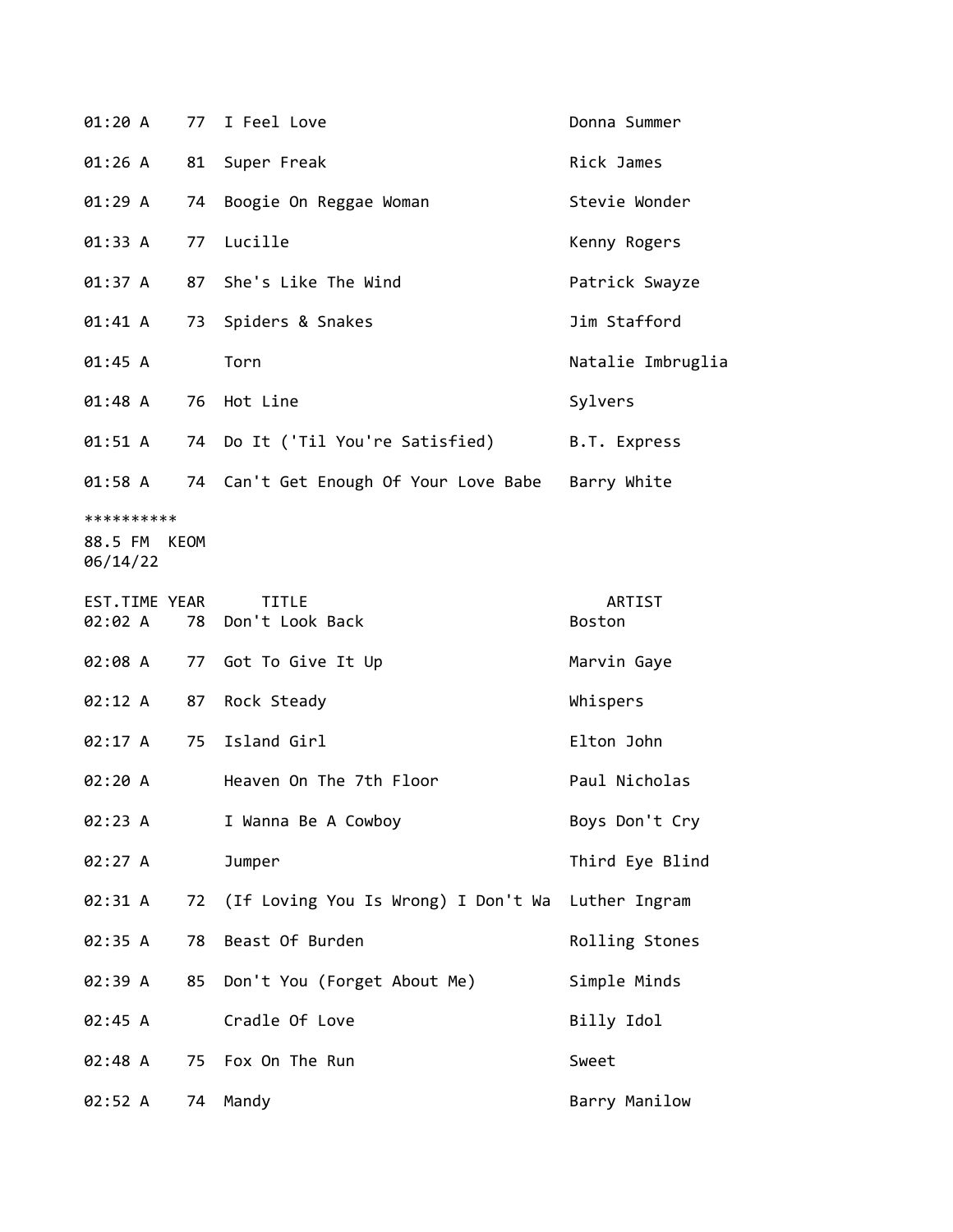| 02:55 A                                |    | 75 My Little Town                           | Simon & Garfunkel              |
|----------------------------------------|----|---------------------------------------------|--------------------------------|
| **********<br>88.5 FM KEOM<br>06/14/22 |    |                                             |                                |
| EST.TIME YEAR<br>03:00 A               | 71 | <b>TITLE</b><br>She's A Lady                | ARTIST<br>Tom Jones            |
| 03:02 A                                |    | 74 Can't Get Enough                         | Bad Company                    |
| 03:07 A                                | 73 | Love Train                                  | 0'Jays                         |
| 03:09 A                                | 80 | Any Way You Want It                         | Journey                        |
| 03:14 A                                | 94 | Endless Love                                | Luther Vandross & Mariah Carey |
| 03:18 A                                | 77 | Angel In Your Arms                          | Hot                            |
| $03:21 \; A$                           |    | 82 It's Raining Again                       | Supertramp                     |
| 03:25 A                                | 72 | Rock And Roll Part 2                        | Gary Glitter                   |
| 03:28 A                                | 74 | Show And Tell                               | Al Wilson                      |
| 03:31 A                                | 93 | Show Me Love                                | Robin S                        |
| 03:35 A                                | 86 | Crush On You                                | <b>Jets</b>                    |
| 03:40 A                                | 71 | Birds Of A Feather                          | Raiders                        |
| 03:44 A                                |    | I Wanna Love You Forever                    | Jessica Simpson                |
| 03:47 A                                |    | How Do You Do                               | Mouth & McNeal                 |
| 03:50 A                                |    | 73 Yesterday Once More                      | Carpenters                     |
| 03:54 A                                |    | 76 Baby, I Love Your Way                    | Peter Frampton                 |
| **********<br>88.5 FM KEOM<br>06/14/22 |    |                                             |                                |
| EST.TIME YEAR<br>04:00 A               |    | <b>TITLE</b><br>Take Me Home, Country Roads | ARTIST<br>John Denver          |
| 04:03 A                                | 70 | Up Around The Bend                          | Creedence Clearwater Revival   |
| 04:07 A                                | 75 | How Long                                    | Ace                            |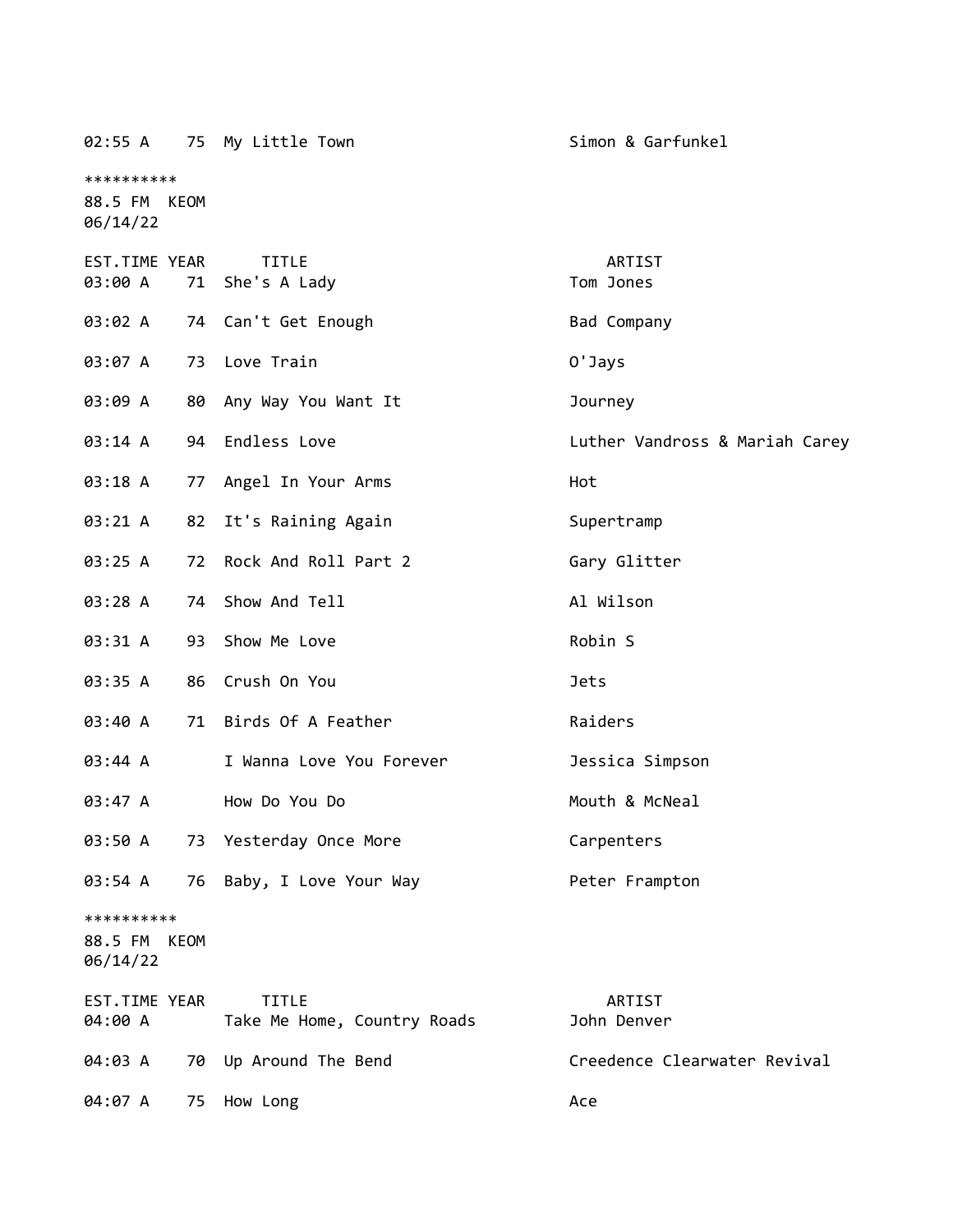| 04:10 A                  |    | 85 Invincible (Theme From The Legend O Pat Benatar |                       |
|--------------------------|----|----------------------------------------------------|-----------------------|
| 04:16 A                  |    | 74 Lonely People                                   | America               |
| 04:18 A                  | 72 | Witchy Woman                                       | Eagles                |
| 04:22 A                  |    | 86 I'll Still Be Loving You                        | Restless Heart        |
| 04:26 A                  |    | When I Come Around                                 | Green Day             |
| 04:29 A                  |    | 74 I'm Not In Love                                 | <b>10CC</b>           |
| 04:33 A                  |    | 76 Dream On                                        | Aerosmith             |
| 04:37 A                  |    | 85 Part-Time Lover                                 | Stevie Wonder         |
| 04:41 A                  | 79 | Dance The Night Away                               | Van Halen             |
| 04:45 A                  |    | 91 Hold You Tight                                  | Tara Kemp             |
| 04:49 A                  |    | 75 Ain't No Way To Treat A Lady                    | Helen Reddy           |
| 04:52 A                  |    | 74 Tell Me Something Good                          | Rufus                 |
| 04:55 A                  | 73 | Rock On                                            | David Essex           |
| 04:59 A                  |    | 76 Right Back Where We Started From                | Maxine Nightingale    |
| **********               |    |                                                    |                       |
| 88.5 FM KEOM<br>06/14/22 |    |                                                    |                       |
| EST.TIME YEAR<br>05:02 A | 79 | <b>TITLE</b><br>I Want You To Want Me              | ARTIST<br>Cheap Trick |
| 05:06 A                  | 76 | Love Hangover                                      | Diana Ross            |
| 05:09 A                  | 81 | Is It You?                                         | Lee Ritenour          |
| 05:15 A                  |    | Angel Of Mine                                      | Monica                |
| 05:19 A                  |    | School's Out                                       | Alice Cooper          |
| 05:23 A                  |    | Domino Dancing                                     | Pet Shop Boys         |
| 05:27 A                  | 71 | Layla                                              | Derek & The Dominos   |
| 05:34 A                  |    | I'm Still In Love With You                         | Al Green              |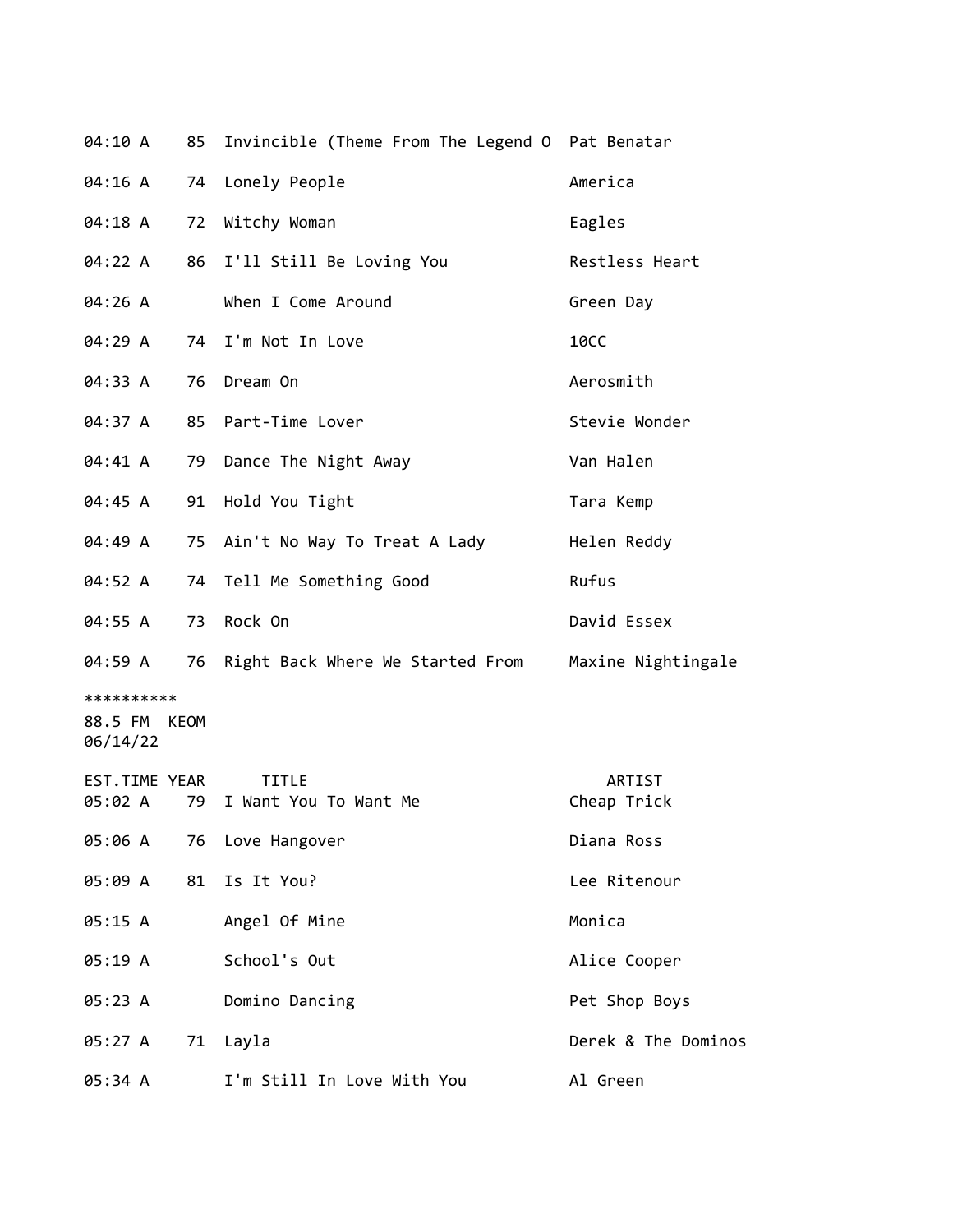| 05:37 A                                |    | 90 Where Does My Heart Beat Now                | Celine Dion                        |
|----------------------------------------|----|------------------------------------------------|------------------------------------|
| 05:41 A                                | 81 | The One That You Love                          | Air Supply                         |
| 05:46 A                                |    | 94 Mrs. Jones                                  | Counting Crows                     |
| 05:51 A                                |    | 72 Your Mama Don't Dance                       | Loggins & Messina                  |
| 05:54 A                                | 72 | I'll Take You There                            | Staple Singers                     |
| 05:58 A                                |    | 78 Too Much, Too Little, Too Late              | Johnny Mathis & Deneice Williams   |
| **********<br>88.5 FM KEOM<br>06/14/22 |    |                                                |                                    |
| EST.TIME YEAR<br>06:00 A               |    | <b>TITLE</b><br>74 Can't Get It Out Of My Head | ARTIST<br>Electric Light Orchestra |
| 06:05 A                                |    | 75 He Don't Love You (Like I Love You)         | Tony Orlando & Dawn                |
| 06:09 A                                |    | 86 Don't Forget Me (When I'm Gone)             | Glass Tiger                        |
| 06:16 A                                |    | 74 Black Water                                 | Doobie Brothers                    |
| 06:19 A                                | 79 | Heaven Knows                                   | Donna Summer                       |
| 06:24 A                                |    | 85 The Sun Always Shines On TV                 | a-ha                               |
| 06:29 A                                | 79 | Sad Eyes                                       | Robert John                        |
| 06:33 A                                | 70 | The Wonder Of You                              | Elvis Presley                      |
| 06:35 A                                | 88 | The Next Time I Fall                           | Peter Cetera & Amy Grant           |
| 06:39 A                                |    | 71 Don't Say You Don't Remember                | Beverly Bremers                    |
| 06:45 A                                | 90 | I Don't Have The Heart                         | James Ingram                       |
| 06:49 A                                | 91 | I Adore Mi Amore                               | Color Me Badd                      |
| 06:54 A                                |    | 71 Me And Bobby McGee                          | Janis Joplin                       |
| **********<br>88.5 FM KEOM<br>06/14/22 |    |                                                |                                    |
| EST.TIME YEAR<br>07:02 A               |    | <b>TITLE</b><br>Yo-Yo                          | ARTIST<br>Osmonds                  |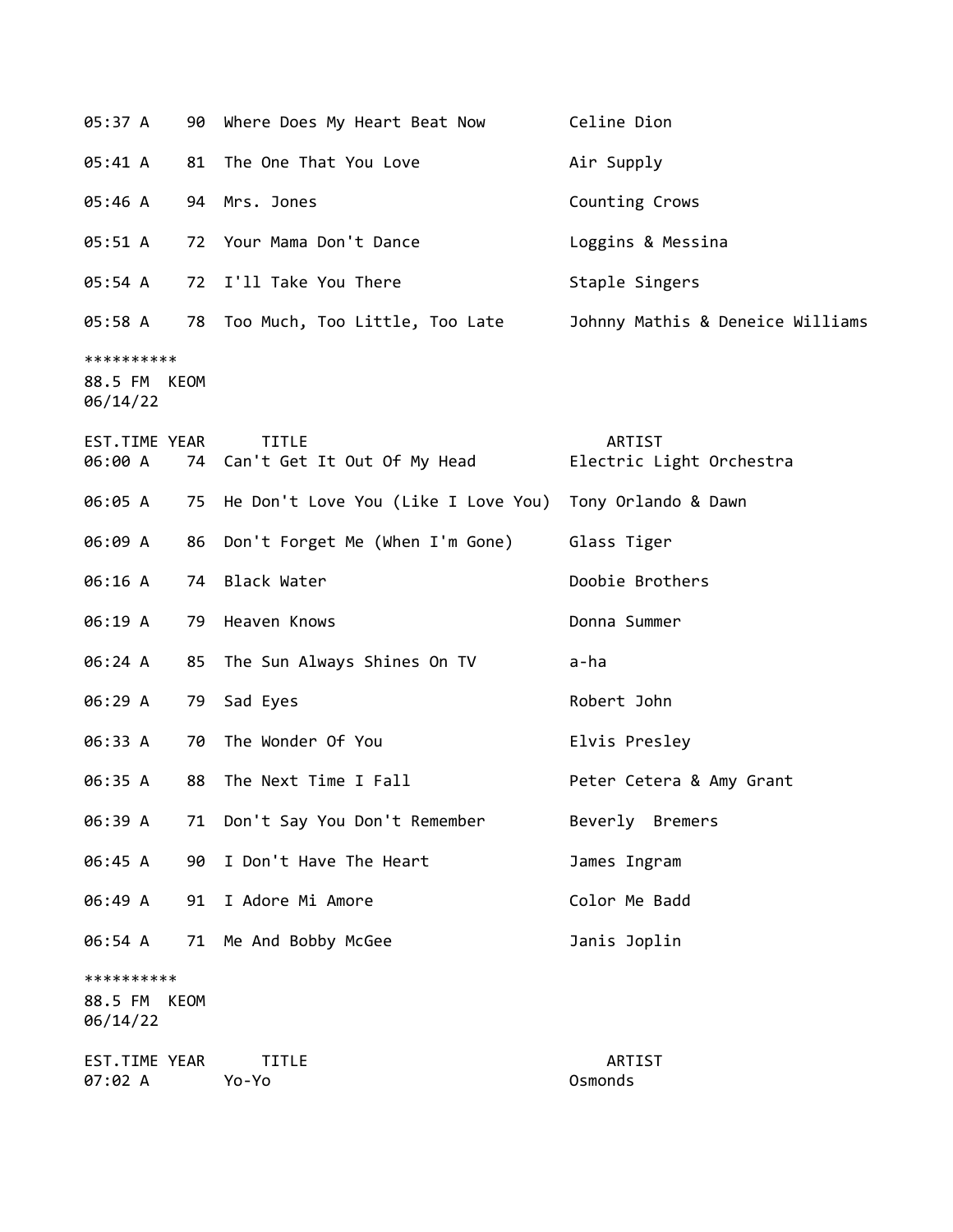| 07:05 A                                | 79 | Ladies Night                                                | Kool & The Gang                 |
|----------------------------------------|----|-------------------------------------------------------------|---------------------------------|
| 07:08 A                                |    | Who's Johnny                                                | El DeBarge                      |
| 07:12 A                                | 73 | Dueling Banjos                                              | Eric Weisberg & Steve Mandell   |
| 07:19A                                 | 79 | No More Tears (Enough Is Enough)                            | Barbra Streisand & Donna Summer |
| 07:24 A                                |    | 24/7                                                        | Kevon Edmonds                   |
| 07:29 A                                |    | 71 Ain't No Sunshine                                        | Bill Withers                    |
| 07:33 A                                |    | Back Stabbers                                               | O'Jays                          |
| 07:37 A                                | 83 | Time (Clock Of The Heart)                                   | Culture Club                    |
| 07:40 A                                | 78 | Every Kinda People                                          | Robert Palmer                   |
| 07:46 A                                | 77 | Don't It Make My Brown Eyes Blue                            | Crystal Gayle                   |
| 07:48 A                                | 85 | Small Town                                                  | John Cougar Mellencamp          |
| 07:52 A                                | 72 | Rockin' Robin                                               | Michael Jackson                 |
| 07:58 A                                |    | Jump                                                        | Van Halen                       |
| **********<br>88.5 FM KEOM<br>06/14/22 |    |                                                             |                                 |
| EST.TIME YEAR<br>08:01 A               | 74 | <b>TITLE</b><br>Life Is A Rock (But The Radio Rolle Reunion | ARTIST                          |
| 08:06 A                                |    | 73 You Are The Sunshine Of My Life                          | Stevie Wonder                   |
| 08:08 A                                | 79 | Stumblin' In                                                | Suzi Quatro & Chris Norman      |
| 08:12 A                                |    | 88 A Little Respect                                         | Erasure                         |
| 08:18 A                                | 84 | The Reflex                                                  | Duran Duran                     |
| 08:22 A                                |    | 94 You Gotta Be                                             | Des'ree                         |
| 08:27 A                                | 72 | I Believe In Music                                          | Gallery                         |
| 08:31 A                                | 78 | Le Freak                                                    | Chic                            |
| 08:34 A                                | 76 | Get Closer                                                  | Seals & Crofts                  |
| 08:39 A                                | 88 | Man In The Mirror                                           | Michael Jackson                 |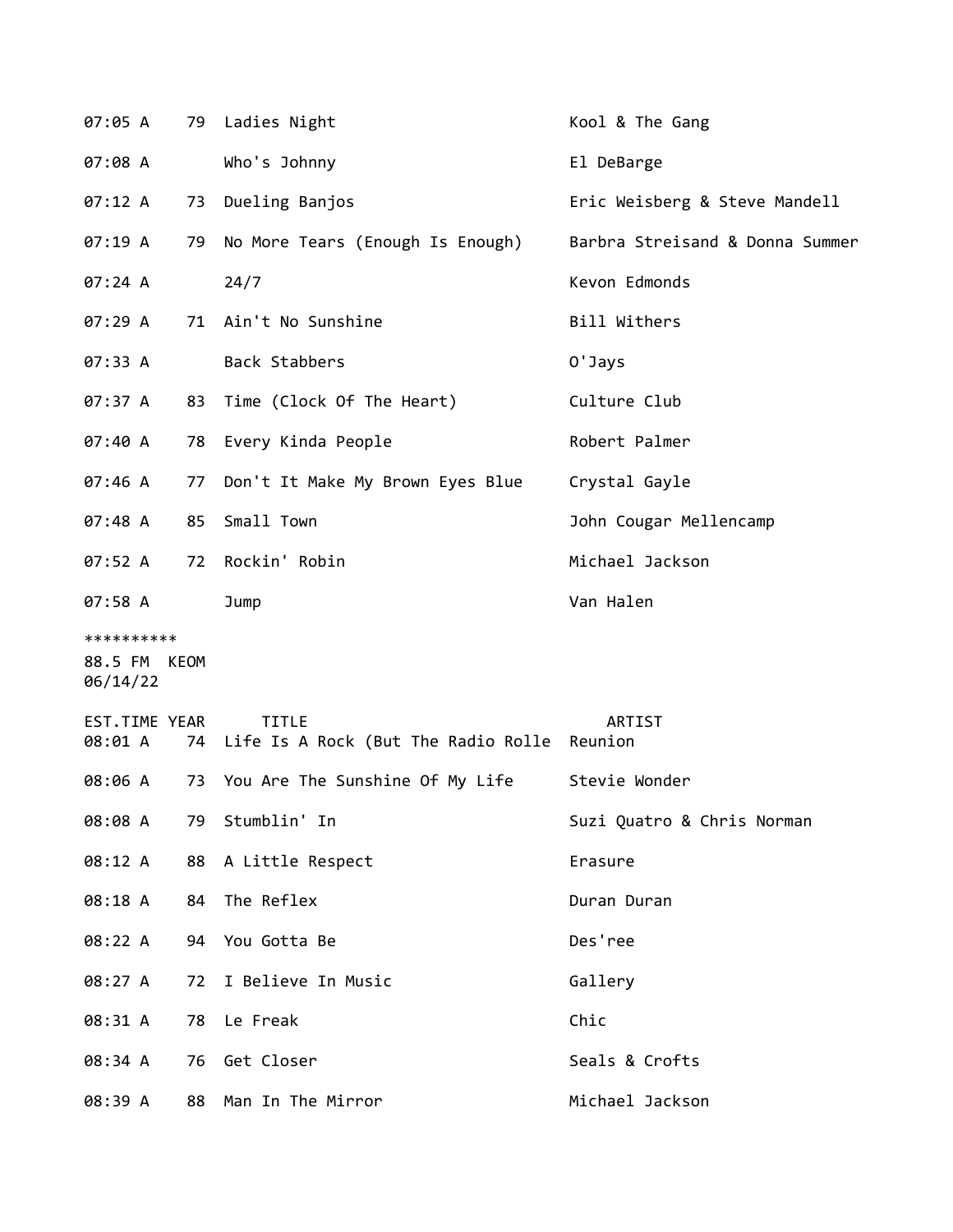08:46 A To Be With You **Mr. Big** 08:50 A 72 Nights In White Satin Moody Blues 08:59 A 76 Theme From "Mahogany" (Do You Know Diana Ross \*\*\*\*\*\*\*\*\*\* 88.5 FM KEOM 06/14/22 EST.TIME YEAR TITLE ARTIST 09:03 A 72 Could It Be I'm Falling In Love Spinners 09:09 A 72 I'd Love You To Want Me Lobo 09:13 A Take Me Home Tonight Eddie Money 09:18 A 73 Neither One Of Us (Wants To Be The Gladys Knight & The Pips 09:22 A 71 I Just Want To Celebrate The Rare Earth 09:26 A Modern Love David Bowie 09:31 A 79 After The Love Has Gone Earth, Wind & Fire 09:35 A Do You Know What I Mean Lee Michaels 09:40 A 87 I Knew You Were Waiting For Me Aretha Franklin & George Michael 09:46 A 93 Can't Help Falling In Love UB40 09:49 A 75 It's A Miracle Barry Manilow 09:53 A 98 Fly Away Lenny Kravitz \*\*\*\*\*\*\*\*\*\* 88.5 FM KEOM 06/14/22 EST.TIME YEAR TITLE ARTIST 10:01 A 76 You Should Be Dancing Bee Gees 10:05 A 71 I'd Like To Teach The World To Sing New Seekers 10:07 A 72 Puppy Love Donny Osmond 10:10 A On The Wings Of Love Jeffrey Osborne 10:16 A 99 Breathe Faith Hill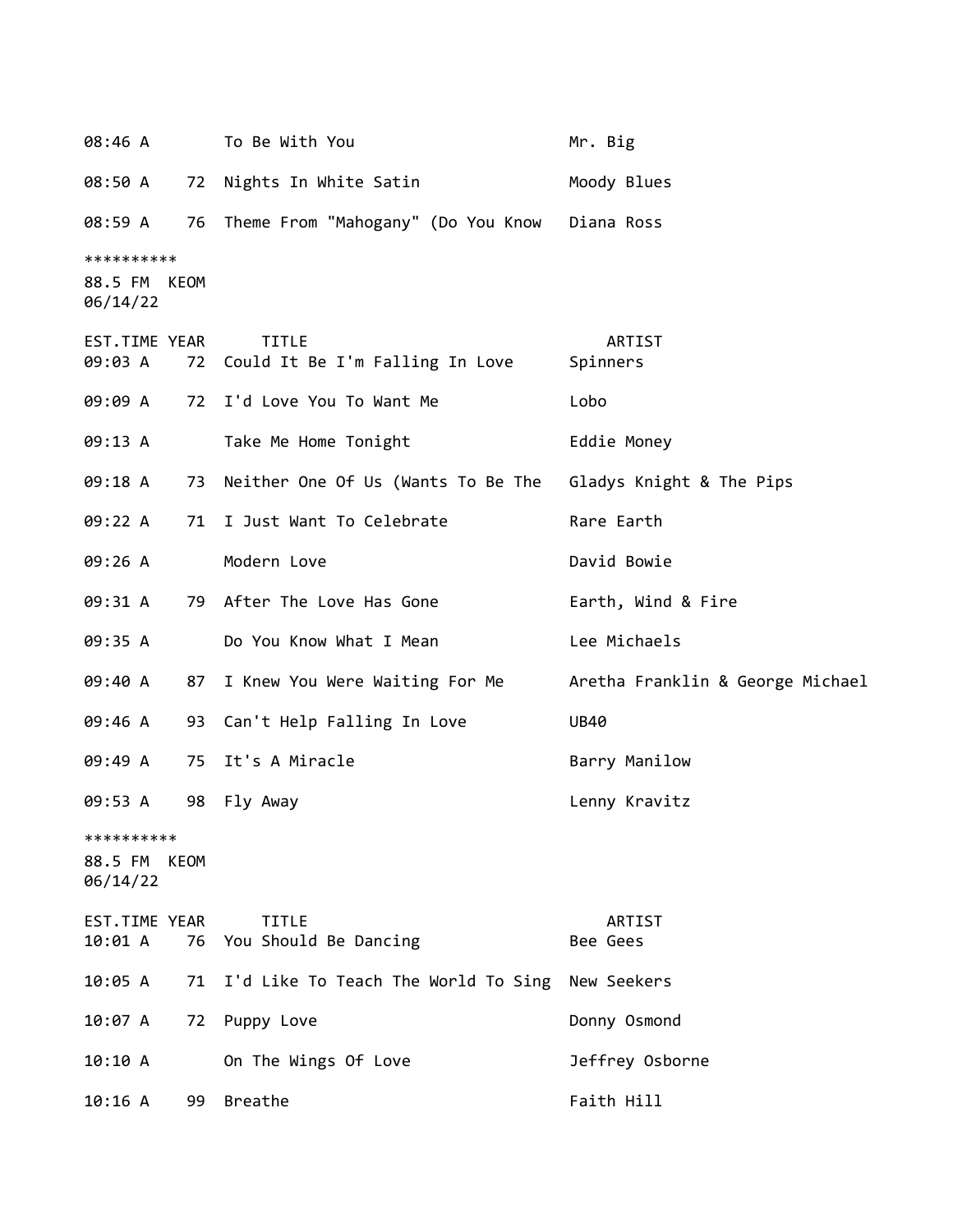| 10:20 A                           | 73   | Wildflower                          | Skylark                  |
|-----------------------------------|------|-------------------------------------|--------------------------|
| 10:24 A                           | 80   | Answering Machine                   | Rupert Holmes            |
| 10:27 A                           | 74   | You Won't See Me                    | Anne Murray              |
| 10:31 A                           | 73   | Loves Me Like A Rock                | Paul Simon               |
| 10:34 A                           | 91   | Power Of Love-Love Power            | Luther Vandross          |
| 10:38A                            | 84   | Hard Habit To Break                 | Chicago                  |
| 10:45 A                           |      | Stay (I Missed You)                 | Lisa Loeb & Nine Stories |
| 10:47 A                           | 72   | Honky Cat                           | Elton John               |
| 10:53 A                           | 72   | The Lion Sleeps Tonight             | Robert John              |
| 10:55 A                           | 75   | Listen To What The Man Said         | Paul McCartney & Wings   |
| **********<br>88.5 FM<br>06/14/22 | KEOM |                                     |                          |
| EST.TIME YEAR<br>11:00 A          | 75   | <b>TITLE</b><br>One Of These Nights | ARTIST<br>Eagles         |
| 11:03 A                           | 74   | The Show Must Go On                 | Three Dog Night          |
| 11:08A                            | 78   | Last Dance                          | Donna Summer             |
| 11:11 A                           | 85   | Day By Day                          | Hooters                  |
| 11:16A                            | 93   | The Power Of Love                   | Celine Dion              |
| 11:21 A                           | 78   | Our Love                            | Natalie Cole             |
| 11:26A                            | 79   | Send One Your Love                  | Stevie Wonder            |
| 11:31 A                           | 75   | Calypso                             | John Denver              |
| 11:35 A                           | 95   | Breakfast At Tiffany's              | Deep Blue Something      |
| 11:40 A                           | 89   | Lost In Your Eyes                   | Debbie Gibson            |
| 11:43 A                           | 72   | Softly Whispering I Love You        | English Congregation     |
| 11:49A                            |      | Breathe Again                       | Toni Braxton             |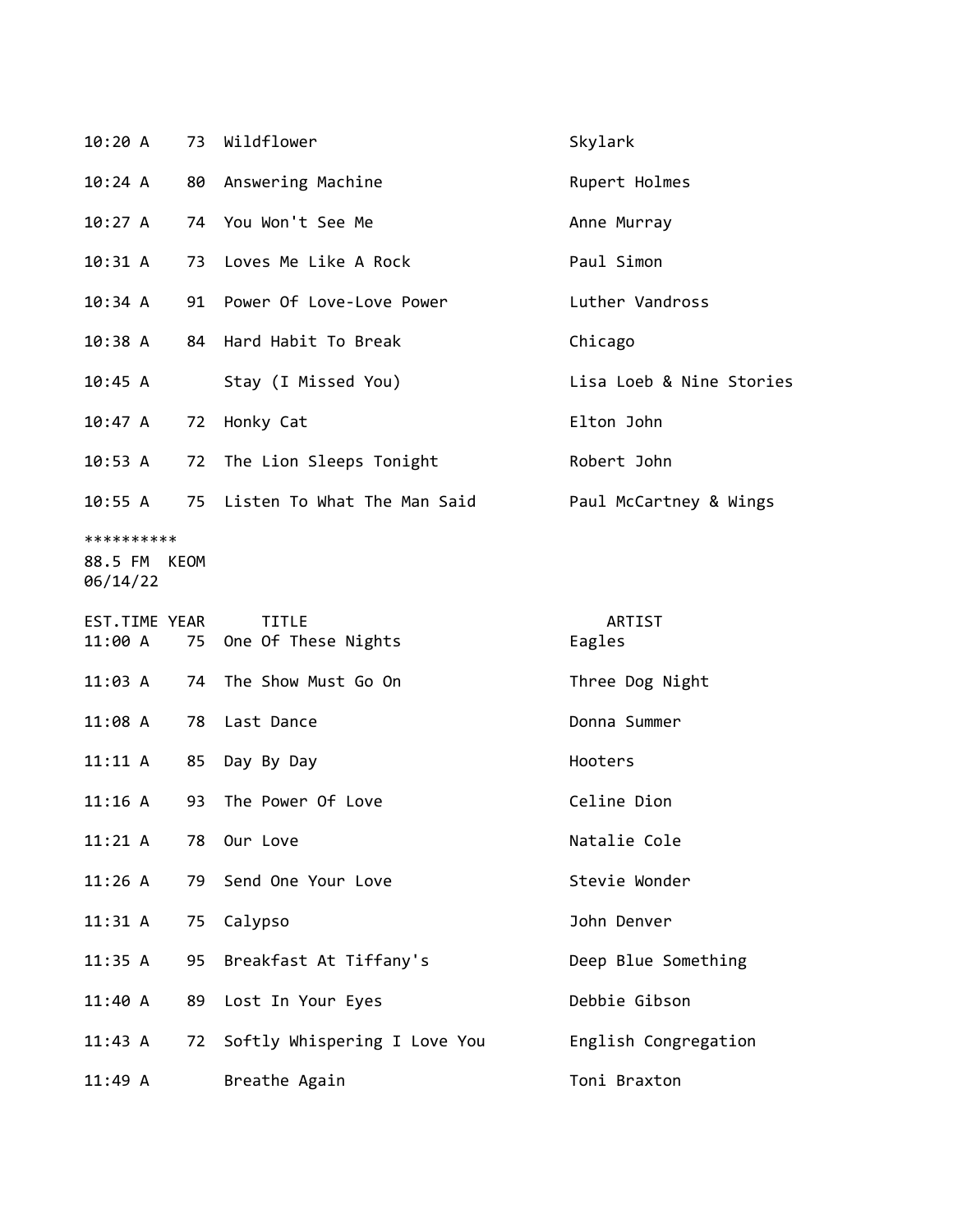|                                        |    | 11:53 A 76 A Fifth Of Beethoven [Instrumental] Walter Murphy         |                                            |
|----------------------------------------|----|----------------------------------------------------------------------|--------------------------------------------|
|                                        |    | 11:59 A 74 The Loco-Motion                                           | Grand Funk Railroad                        |
| **********<br>88.5 FM KEOM<br>06/14/22 |    |                                                                      |                                            |
| EST.TIME YEAR<br>12:02 P               |    | <b>TITLE</b><br>76 Turn The Beat Around                              | ARTIST<br>Vicki Sue Robinson               |
| $12:06$ P                              |    | 75 Have You Never Been Mellow                                        | Olivia Newton-John                         |
| 12:09 P                                |    | 81 Hold On Tight                                                     | Electric Light Orchestra                   |
| $12:16$ P                              | 79 | Longer                                                               | Dan Fogelberg                              |
| $12:19$ P                              | 76 | Welcome Back                                                         | John Sebastian                             |
| 12:22 P<br>Machine                     | 87 | Betcha Say That                                                      | Gloria Estefan & Miami Sound               |
| $12:27$ P                              |    | Real, Real, Real                                                     | Jesus Jones                                |
| 12:31 P                                |    | 72 Betcha By Golly, Wow                                              | Stylistics                                 |
| 12:34 P                                | 78 | We'll Never Have To Say Goodbye Aga    England Dan & John Ford Coley |                                            |
| $12:38$ P                              | 85 | Shout                                                                | Tears For Fears                            |
| 12:42 P                                | 79 | Good Times Roll                                                      | Cars                                       |
| $12:48$ P                              |    | 78 Got To Get You Into My Life                                       | Earth, Wind & Fire                         |
| $12:51$ P                              | 73 | Goodbye Yellow Brick Road                                            | Elton John                                 |
| $12:59$ P                              | 75 | Fame                                                                 | David Bowie                                |
| **********<br>88.5 FM KEOM<br>06/14/22 |    |                                                                      |                                            |
| EST.TIME YEAR<br>$01:03$ P<br>Band     | 84 | <b>TITLE</b><br>On The Dark Side                                     | ARTIST<br>John Cafferty & The Beaver Brown |
| 01:06 P                                | 73 | Time In A Bottle                                                     | Jim Croce                                  |
| 01:08 P                                |    | If I Ever Lose My Faith In You                                       | Sting                                      |
| 01:15 P                                | 83 | Down Under                                                           | Men At Work                                |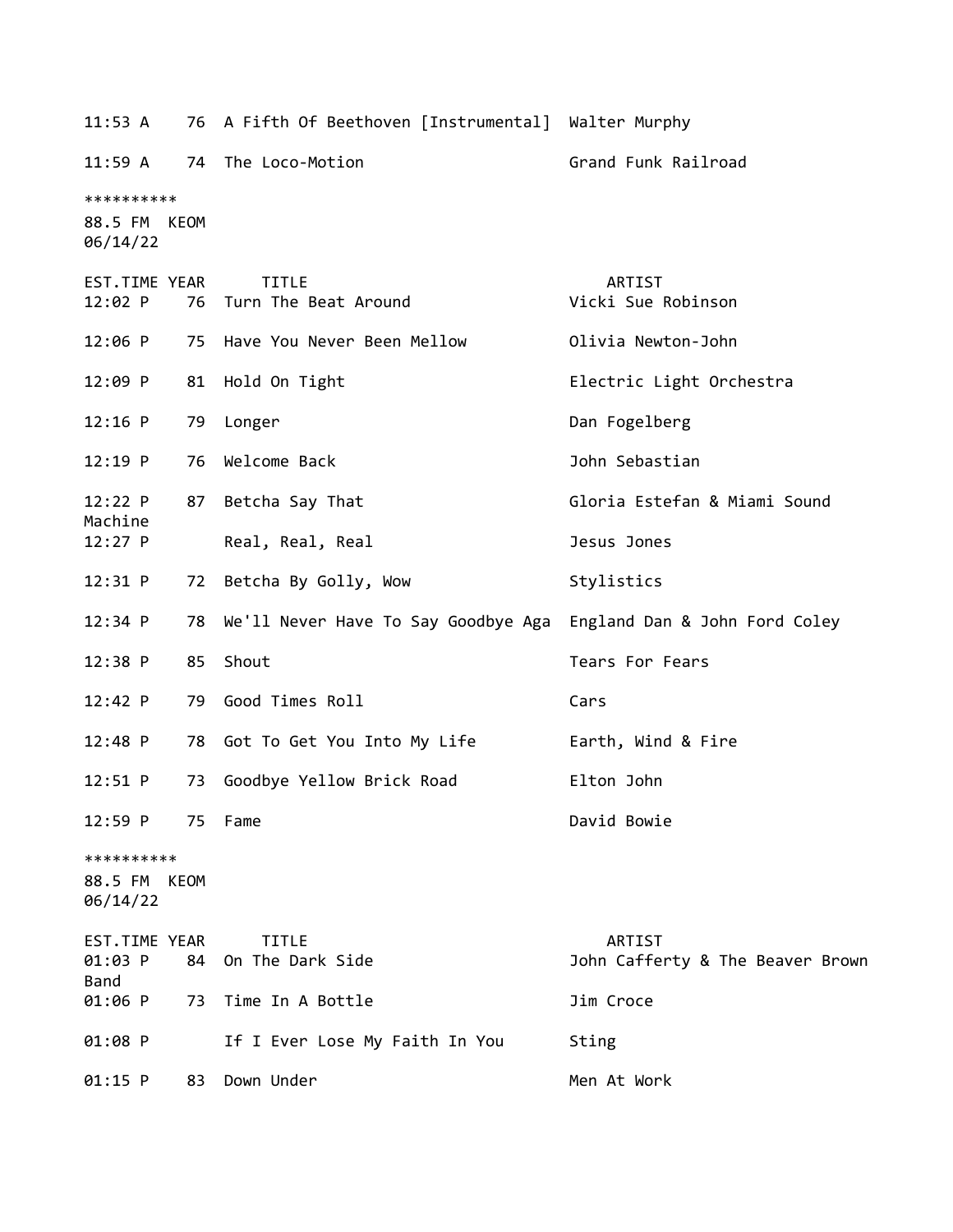| $01:18$ P                         | 78   | An Everlasting Love                          | Andy Gibb              |
|-----------------------------------|------|----------------------------------------------|------------------------|
| $01:22$ P                         | 71   | One Bad Apple                                | Osmonds                |
| $01:25$ P                         |      | More Than You Know                           | Martika                |
| 01:30 P                           |      | Heartbreaker                                 | Dionne Warwick         |
| 01:34 P                           | 71   | Draggin' The Line                            | Tommy James            |
| 01:37 P                           | 99   | Music Of My Heart                            | NSYNC & Gloria Estefan |
| 01:41 P                           |      | 77 Give A Little Bit                         | Supertramp             |
| 01:47 P                           | 73   | Top Of The World                             | Carpenters             |
| 01:50 P                           | 80   | You May Be Right                             | Billy Joel             |
| $01:54$ P                         | 73   | Feelin' Stronger Every Day                   | Chicago                |
| $01:59$ P                         |      | Where Were You When I Was Falling I          | Lobo                   |
| **********<br>88.5 FM<br>06/14/22 | KEOM |                                              |                        |
|                                   |      |                                              |                        |
| EST.TIME YEAR<br>02:02 P          | 78   | <b>TITLE</b><br>This Time I'm In It For Love | ARTIST<br>Player       |
| 02:07 P                           | 76   | New Kid In Town                              | Eagles                 |
| 02:11 P                           |      | Nikita                                       | Elton John             |
| 02:17 P                           | 79   | Sail On                                      | Commodores             |
| 02:21 P                           | 80   | With You I'm Born Again                      | Billy Preston          |
| 02:25 P                           |      | I Could Never Miss You (More Than I          | Lulu                   |
| 02:29 P                           | 79   | Dim All The Lights                           | Donna Summer           |
| 02:33 P                           | 71   | An Old Fashioned Love Song                   | Three Dog Night        |
| 02:36 P                           | 86   | You Got It All                               | <b>Jets</b>            |
| 02:40 P                           | 71   | Uncle Albert/Admiral Halsey                  | Paul McCartney         |
| 02:47 P                           | 90   | Don't Wanna Fall In Love                     | Jane Child             |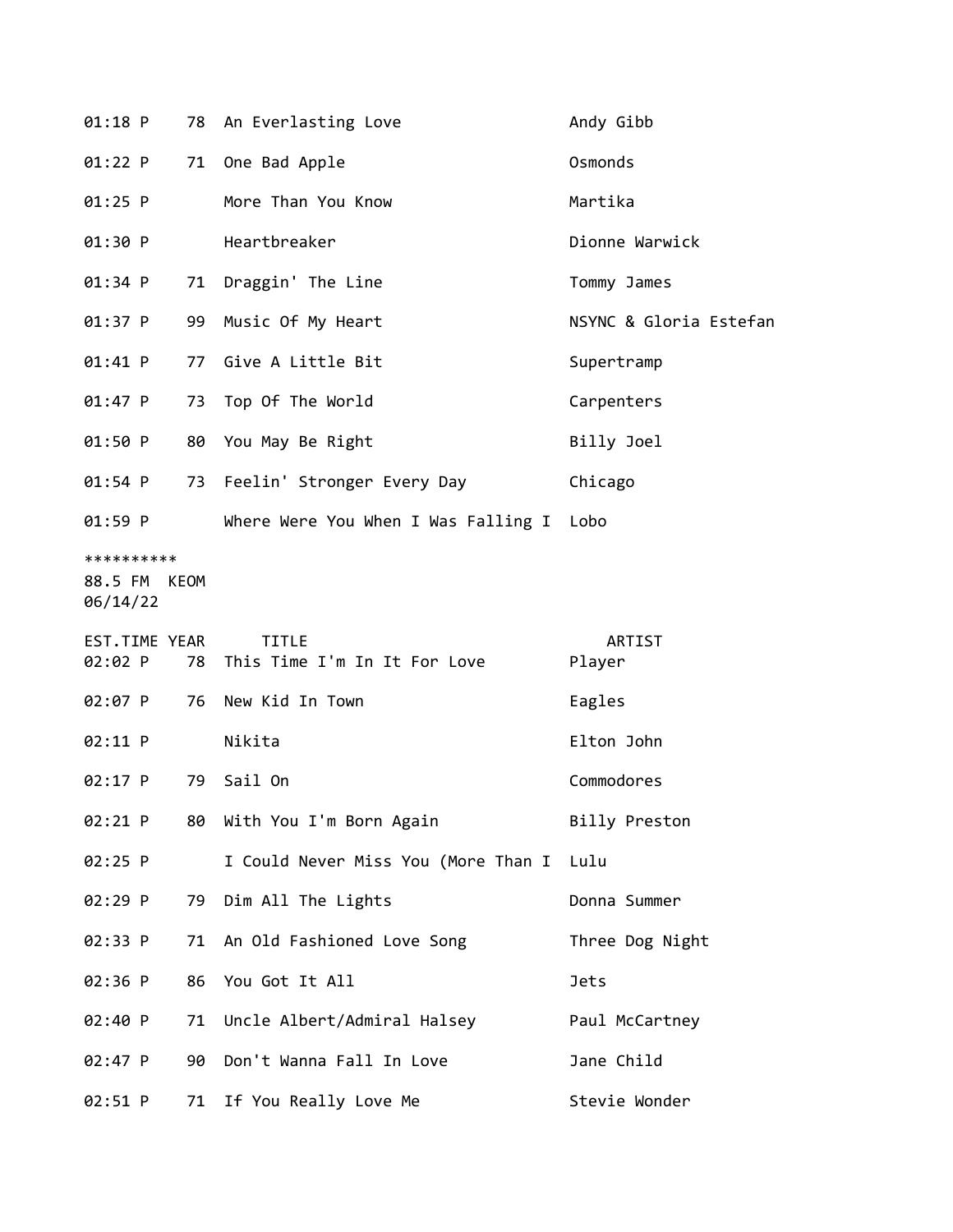02:54 P 77 Emotion Samantha Sang 02:59 P 79 Good Times Chic \*\*\*\*\*\*\*\*\*\* 88.5 FM KEOM 06/14/22 EST.TIME YEAR TITLE ARTIST 03:02 P 79 Sara Fleetwood Mac 03:08 P 72 Alone Again (Naturally) Gilbert O'Sullivan 03:11 P 83 Faithfully 300 Journey 03:17 P Because Of You **98 Degrees** 03:21 P 78 I Was Made For Dancin' Leif Garrett 03:25 P Don't Look Back **Fine Young Cannibals** 03:28 P 78 Hot Blooded Foreigner 03:33 P 77 You Make Me Feel Like Dancing Leo Sayer 03:35 P You Mean The World To Me Toni Braxton 03:40 P 89 How Am I Supposed To Live Without Y Michael Bolton 03:46 P 98 Kiss Me Sixpence None The Richer 03:50 P 76 Got To Get You Into My Life Beatles 03:52 P 74 Dancing Machine 1988 100 Dackson 5 \*\*\*\*\*\*\*\*\*\* 88.5 FM KEOM 06/14/22 EST.TIME YEAR TITLE ARTIST 04:00 P The Look Roxette 04:03 P 74 Waterloo ABBA 04:06 P 76 Lonely Night (Angel Face) Captain & Tennille 04:09 P I'll Be Good To You Quincy Jones 04:16 P 85 Sara Starship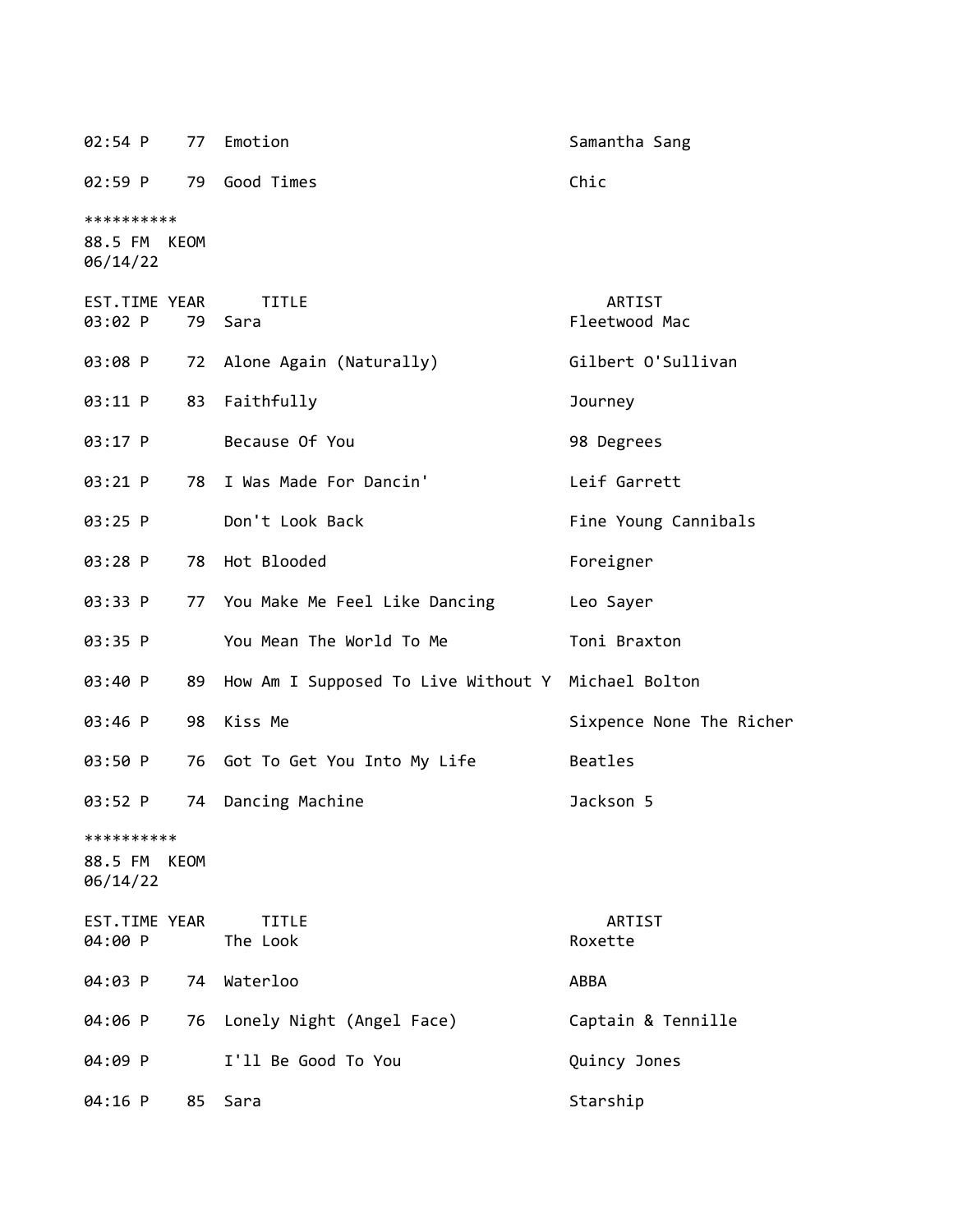| 04:20 P   | Quite Playing Games (With My Heart)   | Backstreet Boys             |
|-----------|---------------------------------------|-----------------------------|
| 04:25 P   | 73 We May Never Pass This Way (Again) | Seals & Crofts              |
| $04:31$ P | 82 Gloria                             | Laura Branigan              |
| $04:36$ P | 79 Cruel To Be Kind                   | Nick Lowe                   |
| 04:40 P   | 81 Turn Your Love Around              | George Benson               |
| $04:45$ P | 97 3 AM                               | Matchbox Twenty             |
| $04:49$ P | 71 Family Affair                      | Sly & The Family Stone      |
| $04:52$ P | Crimson & Clover                      | Joan Jett & The Blackhearts |

\*\*\*\*\*\*\*\*\*\*

88.5 FM KEOM 06/14/22

| EST.TIME YEAR<br>05:00 P | TITLE<br>82 Love Me Tomorrow | ARTIST<br>Chicago        |  |  |
|--------------------------|------------------------------|--------------------------|--|--|
| 05:04 P                  | 76 Livin' Thing              | Electric Light Orchestra |  |  |
| 05:08 P                  | 79 The Logical Song          | Supertramp               |  |  |
| 05:12 P                  | Walk Of Life                 | Dire Straits             |  |  |
| 05:18 P                  | Dance With Me<br>75          | Orleans                  |  |  |
| 05:22 P                  | Human Touch<br>83            | Rick Springfield         |  |  |
| 05:26 P                  | I Wonder Why                 | Curtis Stigers           |  |  |
| 05:32 P<br>78            | Running On Empty             | Jackson Browne           |  |  |
| 05:36 P                  | 86 Open Your Heart           | Madonna                  |  |  |
| 05:41 P                  | I'll Be There<br>92          | Mariah Carey             |  |  |
| 05:48 P                  | 74 Lookin' For A Love        | Bobby Womack             |  |  |
| 05:50 P                  | 74 Band On The Run           | Paul McCartney & Wings   |  |  |
| **********               |                              |                          |  |  |
| KEOM<br>88.5 FM          |                              |                          |  |  |

06/14/22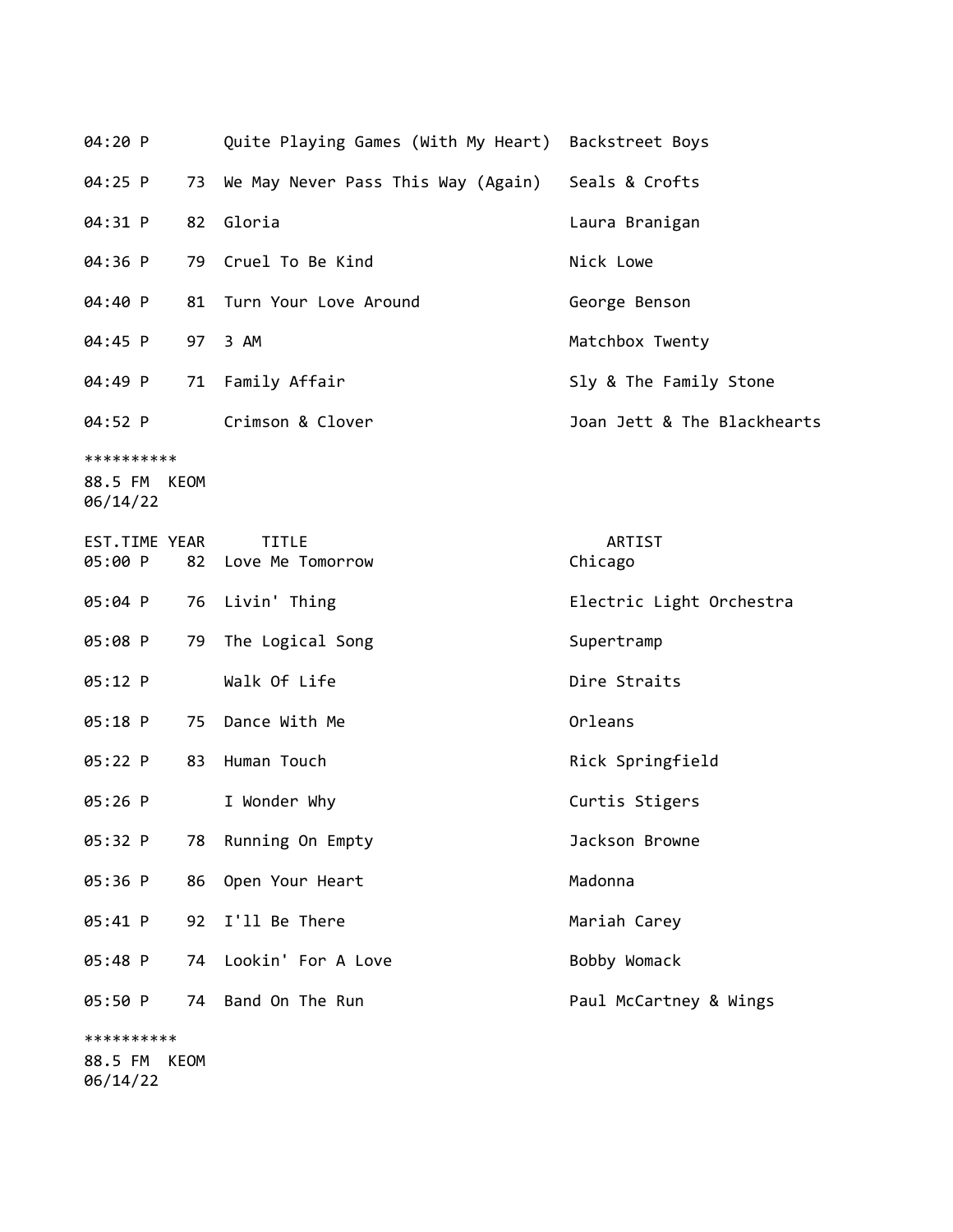| EST.TIME YEAR<br>06:00 P               |    | <b>TITLE</b><br>82 1999             | ARTIST<br>Prince             |
|----------------------------------------|----|-------------------------------------|------------------------------|
| 06:04 P                                | 71 | Maggie May                          | Rod Stewart                  |
| 06:10 P                                |    | If This Isn't Love                  | New Edition                  |
| 06:13 P                                | 79 | Promises                            | Eric Clapton                 |
| 06:17 P                                |    | 88 Anything For You                 | Gloria Estefan & Miami Sound |
| Machine<br>06:20 P                     |    | 76 Don't Leave Me This Way          | Thelma Houston               |
| 06:25 P                                |    | 74 Annie's Song                     | John Denver                  |
| 06:28 P                                |    | 84 Sea Of Love                      | Honeydrippers                |
| 06:33 P                                | 96 | Lovefool                            | Cardigans                    |
| 06:36 P                                |    | 77 Feels Like The First Time        | Foreigner                    |
| 06:40 P                                | 77 | Just Remember I Love You            | Firefall                     |
| 06:43 P                                |    | 84 You Might Think                  | Cars                         |
| 06:47 P                                |    | 74 Lady                             | Styx                         |
| 06:50 P                                |    | 87 Mandolin Rain                    | Bruce Hornsby & The Range    |
| **********<br>88.5 FM KEOM<br>06/14/22 |    |                                     |                              |
| EST.TIME YEAR<br>07:00 P               | 80 | <b>TITLE</b><br>On The Radio        | ARTIST<br>Donna Summer       |
| $07:04$ P                              |    | 90 Round And Round                  | Tevin Campbell               |
| 07:08 P                                |    | 70 Fire And Rain                    | James Taylor                 |
| 07:11 P                                | 77 | Dreams                              | Fleetwood Mac                |
| 07:16 P                                | 72 | Clean Up Woman                      | Betty Wright                 |
| 07:19 P                                |    | Promises, Promises                  | Naked Eyes                   |
| 07:23 P                                | 71 | Just My Imagination (Running Away W | Temptations                  |
| 07:26 P                                |    | Three Times In Love                 | Tommy James                  |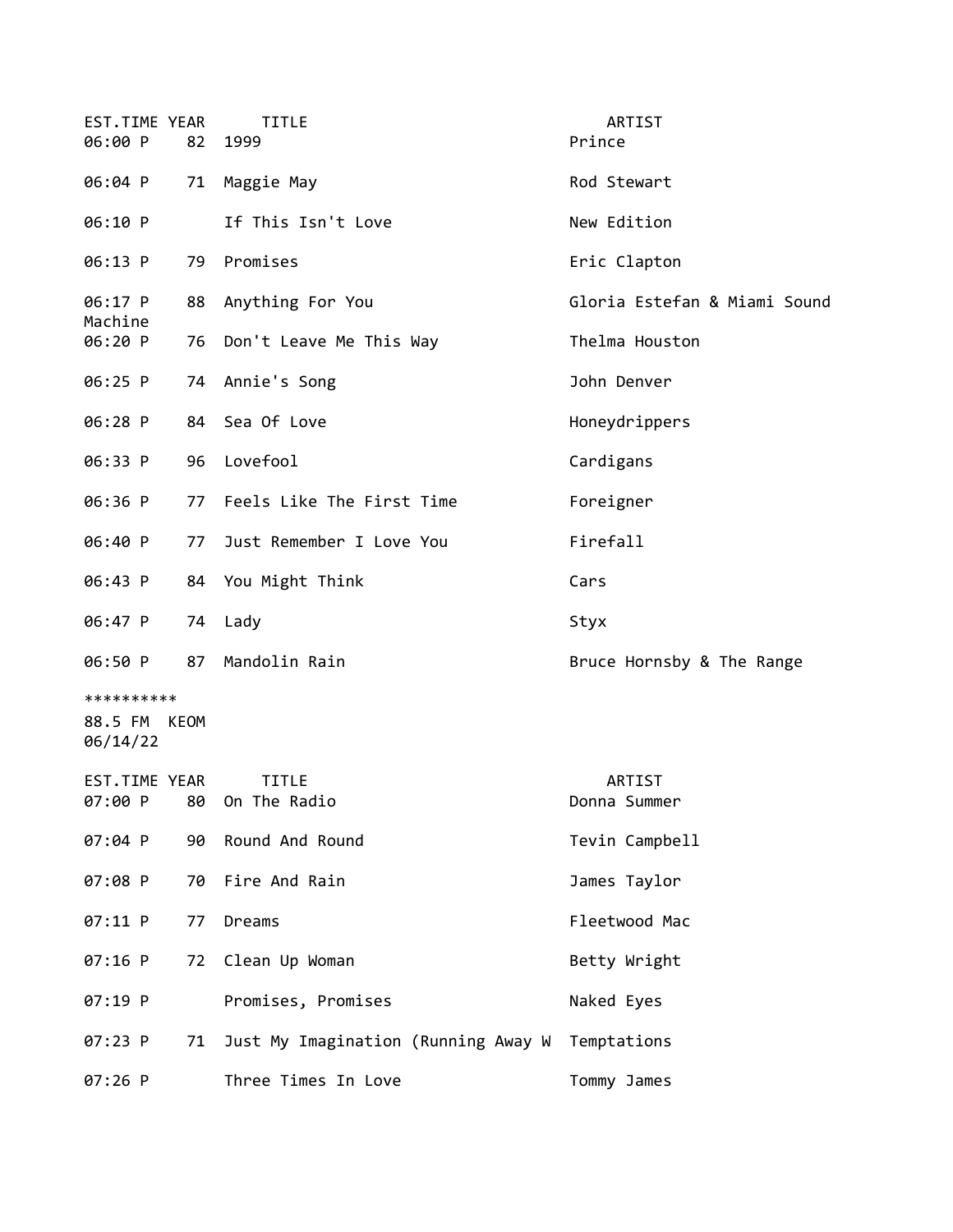| 07:30 P                                | 89 | Baby, Baby                                         | Amy Grant                           |  |
|----------------------------------------|----|----------------------------------------------------|-------------------------------------|--|
| 07:34 P                                | 79 | I Want Your Love                                   | Chic                                |  |
| 07:37 P                                | 91 | Fading Like A Flower (Every Time Yo                | Roxette                             |  |
| 07:41 P                                | 79 | Shadows In The Moonlight                           | Anne Murray                         |  |
| 07:46 P                                | 77 | Blue Bayou                                         | Linda Ronstadt                      |  |
| 07:49 P                                | 82 | That Girl                                          | Stevie Wonder                       |  |
| 07:55 P                                | 76 | Love So Right                                      | Bee Gees                            |  |
| 07:59 P                                | 79 | Heartache Tonight                                  | Eagles                              |  |
| **********<br>88.5 FM KEOM<br>06/14/22 |    |                                                    |                                     |  |
| <b>EST.TIME YEAR</b><br>08:04 P        | 74 | <b>TITLE</b><br>One Man Woman-One Woman Man        | ARTIST<br>Paul Anka [+] Odia Coates |  |
| 08:07 P                                | 73 | The Most Beautiful Girl                            | Charlie Rich                        |  |
| 08:09 P                                | 89 | Soul Provider                                      | Michael Bolton                      |  |
| 08:15 P                                | 91 | You're In Love                                     | Wilson Phillips                     |  |
| 08:19 P                                | 79 | Take The Long Way Home                             | Supertramp                          |  |
| 08:23 P                                |    | The Break Up Song (They Don't Write Greg Kihn Band |                                     |  |
| 08:25 P                                | 73 | Diamond Girl                                       | Seals & Crofts                      |  |
| 08:29 P                                |    | Spanish Harlem                                     | Aretha Franklin                     |  |
| 08:32 P                                |    | How Bizarre                                        | OMC                                 |  |
| 08:36 P                                | 81 | Arthur's Theme (Best That You Can D                | Christopher Cross                   |  |
| 08:40 P                                | 74 | Wishing You Were Here                              | Chicago                             |  |
| 08:46 P                                |    | Something About The Way You Look To                | Elton John                          |  |
| 08:49 P                                | 76 | Lowdown                                            | Boz Scaggs                          |  |
| 08:53 P                                | 75 | Fly, Robin Fly                                     | Silver Convention                   |  |
| 08:56 P                                | 78 | Follow You Follow Me                               | Genesis                             |  |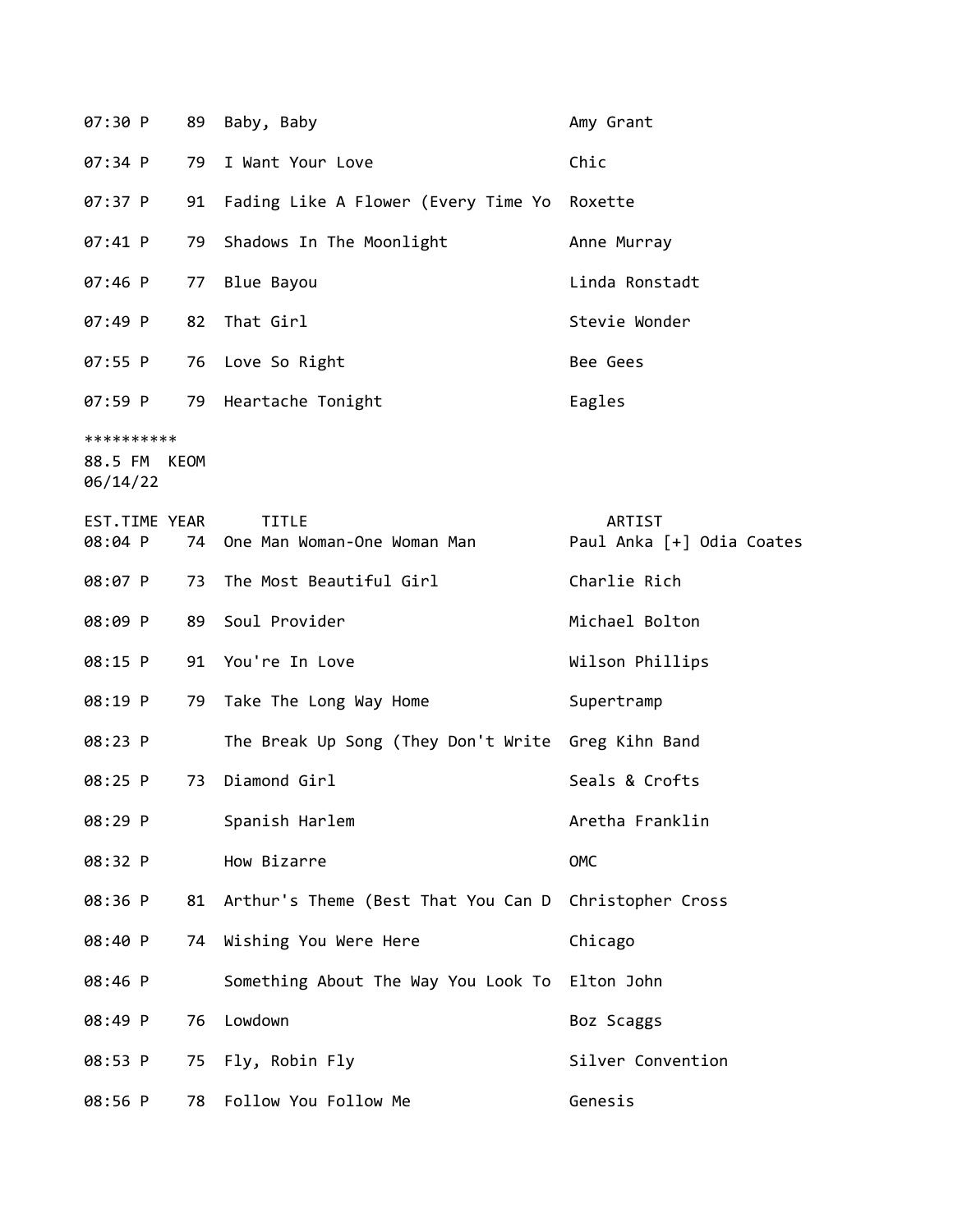\*\*\*\*\*\*\*\*\*\* 88.5 FM KEOM 06/14/22 EST.TIME YEAR TITLE ARTIST 09:00 P 72 Too Late To Turn Back Now Cornelius Brothers & Sister Rose 09:04 P 73 Call Me (Come Back Home) Al Green 09:07 P 78 You Don't Bring Me Flowers Barbra Streisand & Neil Diamond 09:10 P 89 Second Chance .38 Special 09:15 P 79 Rock With You Michael Jackson 09:19 P 78 Use Ta Be My Girl **Canada Access** 0'Jays 09:22 P 85 Into The Groove Madonna 09:26 P Name Goo Goo Dolls 09:32 P 71 Without You Nilsson 09:35 P Steppin' Out (Gonna Boogie Tonight) Tony Orlando & Dawn 09:38 P Soldier Of Love Donny Osmond 09:42 P 75 Country Boy (You Got Your Feet In L Glen Campbell 09:46 P 95 Fantasy **Mariah Carey** 09:50 P 75 Golden Years David Bowie 09:54 P Jackie Blue Ozark Mountain Daredevils 09:58 P 73 Midnight Train To Georgia Gladys Knight & The Pips \*\*\*\*\*\*\*\*\*\* 88.5 FM KEOM 06/14/22 EST.TIME YEAR TITLE ARTIST 10:02 P 76 Nights Are Forever Without You England Dan & John Ford Coley 10:05 P 73 Angie Rolling Stones 10:10 P 84 Some Guys Have All The Luck Rod Stewart 10:16 P 76 Play That Funky Music Wild Cherry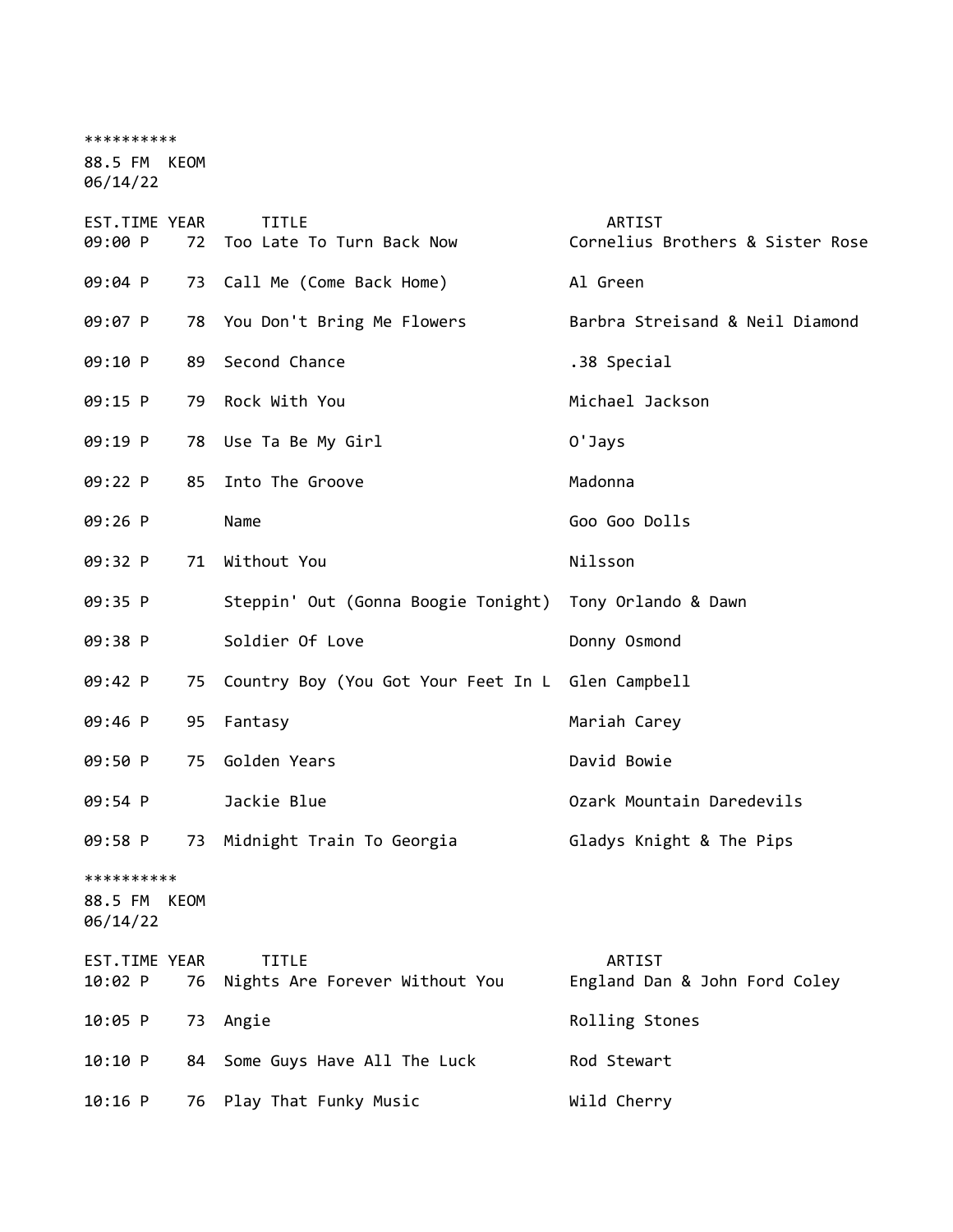| 10:19 P                           |      | 72 Doctor My Eyes                            | Jackson Browne              |  |
|-----------------------------------|------|----------------------------------------------|-----------------------------|--|
| 10:22 P                           |      | Don't Stop The Music                         | Yarborough & Peoples        |  |
| $10:26$ P                         |      | Tom's Diner                                  | Suzanne Vega                |  |
| $10:31$ P                         |      | 72 Heart Of Gold                             | Neil Young                  |  |
| $10:34$ P                         | 75   | Walk Away From Love                          | David Ruffin                |  |
| 10:37 P                           |      | Islands In The Stream                        | Kenny Rogers & Dolly Parton |  |
| $10:41$ P                         |      | 74 Mighty Love-Part 1                        | Spinners                    |  |
| 10:45 P                           |      | All Around The World                         | Lisa Stansfield             |  |
| $10:49$ P                         | 75   | Long Tall Glasses (I Can Dance) Leo Sayer    |                             |  |
| $10:52$ P                         | 75   | I'm Sorry                                    | John Denver                 |  |
| 10:56 P                           |      | 74 Rikki Don't Lose That Number              | Steely Dan                  |  |
| **********<br>88.5 FM<br>06/14/22 | KEOM |                                              |                             |  |
| EST.TIME YEAR<br>11:01 P          | 77   | <b>TITLE</b><br>(Love Is) Thicker Than Water | ARTIST<br>Andy Gibb         |  |
| 11:05 P                           | 78   | Love Will Find A Way                         | Pablo Cruise                |  |
| 11:09 P                           | 77   | Baby Come Back                               | Player                      |  |
| $11:12$ P                         |      | Let The Music Play                           | Shannon                     |  |
| $11:18$ P                         |      | 74 When Will I See You Again                 | Three Degrees               |  |
| $11:21$ P                         | 71   | You Are Everything                           | Stylistics                  |  |
| $11:24$ P                         | 82   | I Know There's Something Going On            | Frida                       |  |
| $11:27$ P                         | 90   | Can't Stop                                   | After 7                     |  |
| 11:31 P                           | 76   | Fooled Around And Fell In Love               | Elvin Bishop                |  |
| $11:34$ P                         | 75   | Sky High                                     | Jigsaw                      |  |
| 11:37 P                           |      | 82 I Can't Go For That (No Can Do)           | Hall & Oates                |  |